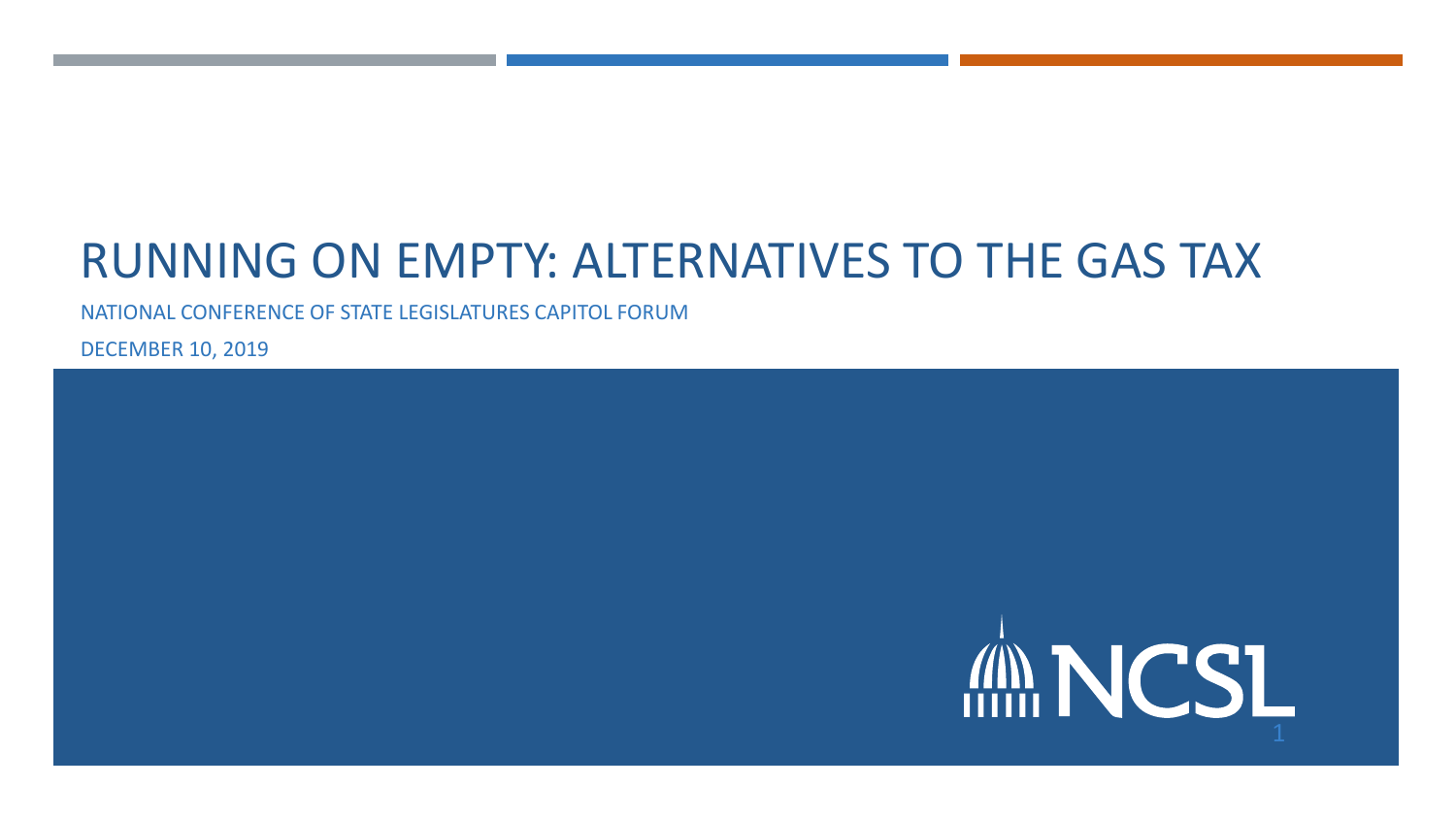## TRENDS IN CONSTRUCTION COST GROWTH AND VEHICLE FUEL ECONOMY SINCE 1990





Institute on Taxation and Economic Policy, August 2019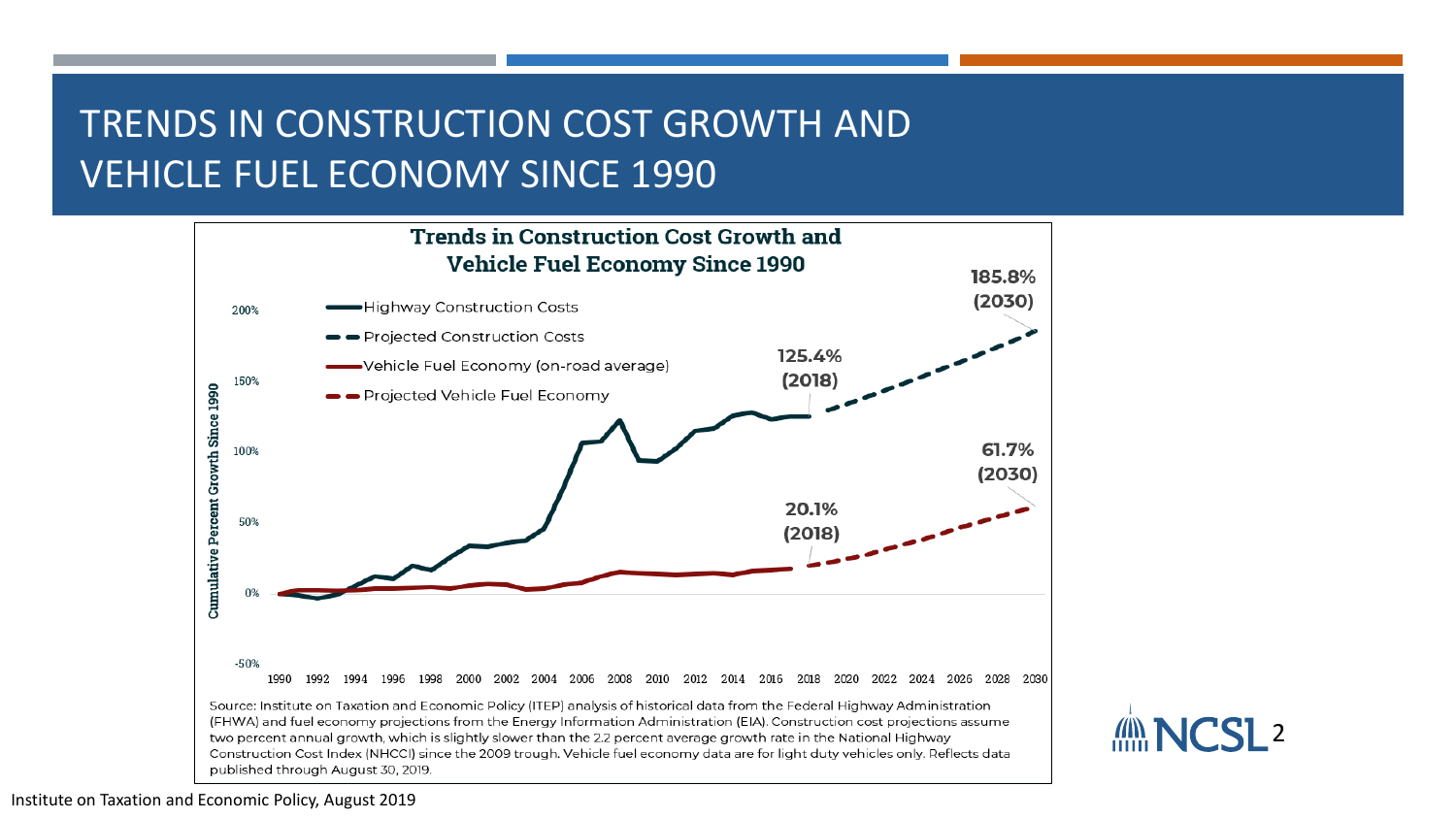### FUTURE GAP IN FUEL TAX COLLECTIONS





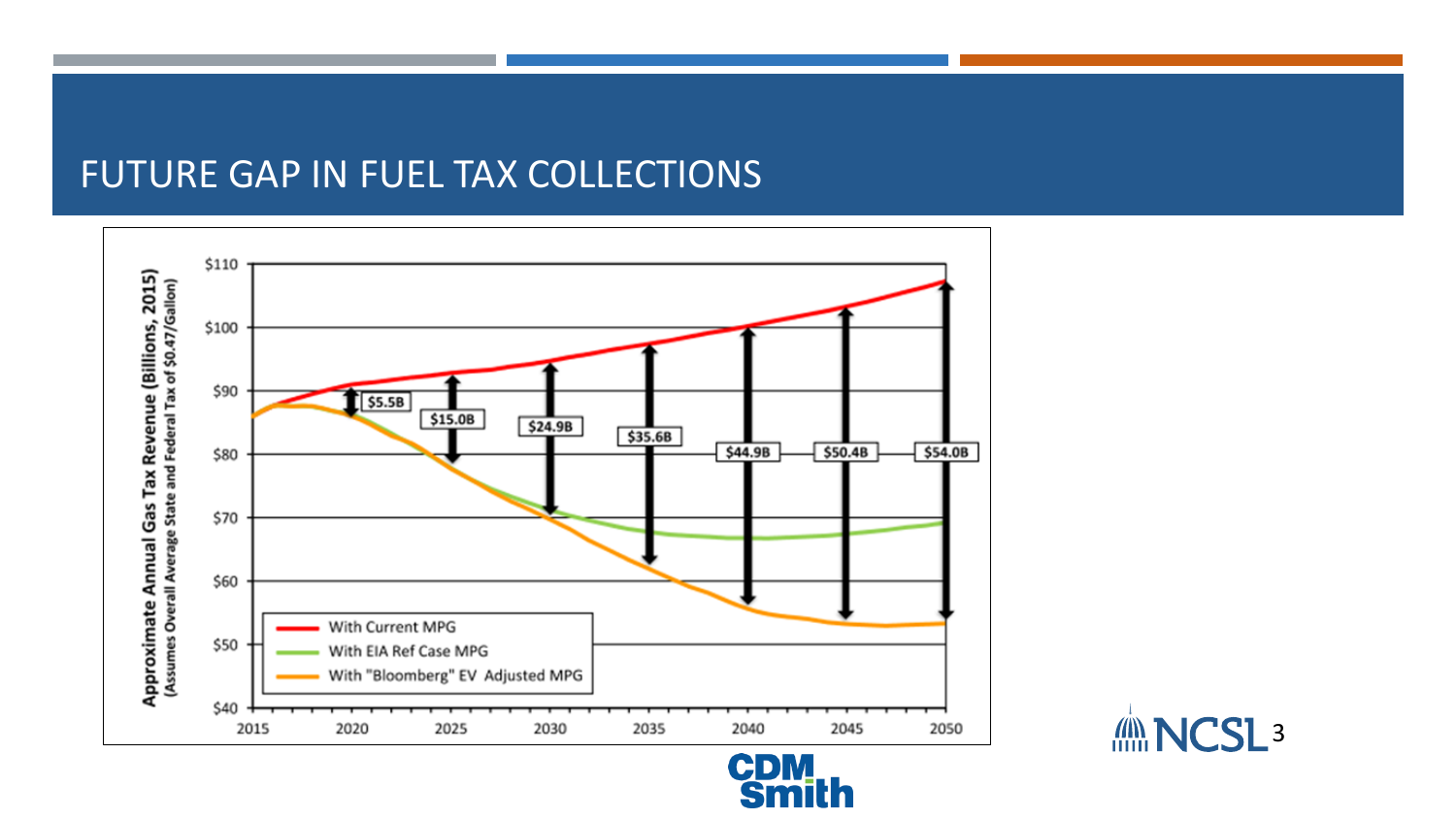#### 54 FUNDING SOURCES

- **Fuel Taxes**  $\Box$
- **Sales Taxes on Fuel**  $\Box$
- **Vehicle or Rental Car**  $\Box$ **Sales Tax**
- **Vehicle Registration**  $\Box$
- **Weight Fees**  $\Box$
- **Traffic Camera Fees**  $\Box$
- **Tolls**  $\Box$
- **General Funds**  $\Box$
- Interest Income  $\Box$
- **Inspection Fees**  $\Box$
- **Advertising**  $\Box$
- **Impact Fees**  $\Box$
- License or Permit Fees  $\Box$
- **State Lottery**  $\Box$

**Excise Taxes**  $\Box$ 

 $\Box$ 

 $\Box$ 

п

 $\Box$ 

 $\Box$ 

п

 $\Box$ 

 $\Box$ 

 $\Box$ 

- **Board Funding**
- **Obligations**
- **Ad Valorem Taxes**
- **Sales Tax**
- **Congestion Pricing**
- **Oil Company Taxes**
- **Fares**
- **Documentary Stamp**  $\Box$ Revenue
- Logo Signing  $\Box$
- **Situs Tax**  $\Box$ 
	- **Rail Service Fees**
	- **Toll Road Leases**
	- Use Tax
- **Weight-distance Tax**  $\Box$ 
	- **Fines**

 $\Box$ 

 $\Box$ 

о

 $\Box$ 

 $\Box$ 

 $\Box$ 

п

 $\Box$ 

- **Corporate Taxes**  $\Box$ 
	- **Container Fees**
	- **Land Sales**
	- **Advertising Revenue**
	- **Service Payments**
	- **Contractor's Tax**
	- Oil Tax
- **Rail Regulation Fees**  $\Box$
- **Investment Income**  $\Box$
- Trail-mile Tax о
- **Surcharge Fees** о
	- Payroll Tax
- Right-of-way  $\Box$
- **Service Concessions**
- Loan Repayment  $\Box$
- **Loan Fees**  $\Box$

 $\Box$ 

- **Private Contributions** о
- **Tobacco Tax**  $\Box$
- **Mass-Transit Tax**  $\Box$
- **VMT Fees**  $\Box$
- **Highway Litter Control** П **Fund**
- **Mineral Royalties**  $\Box$
- Short-term  $\Box$ Lease/Borrowing
- **Public space Revenue**  $\Box$
- **Parking Meters**  $\Box$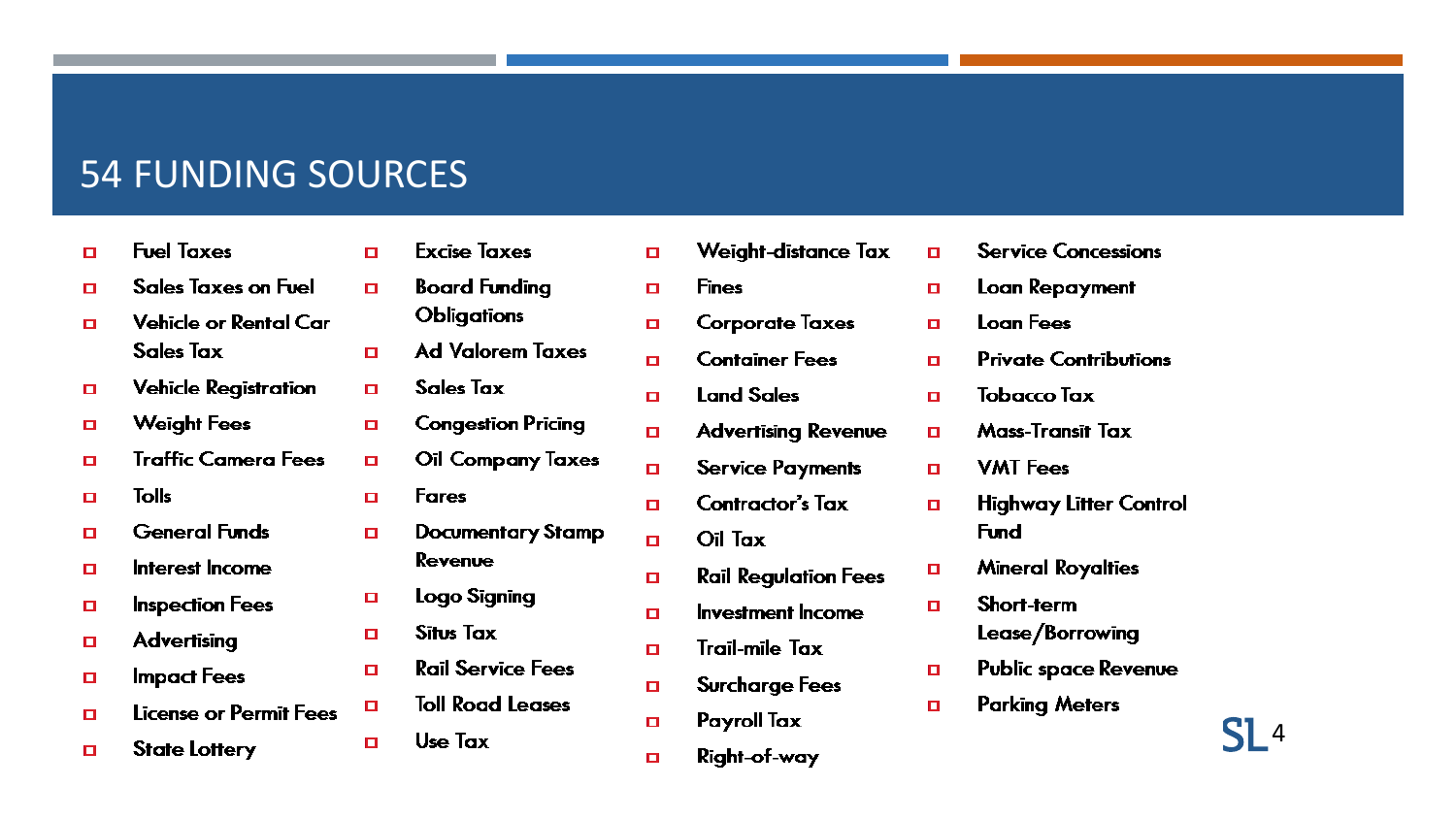### 2019 STATE TRANSPORTATION FUND REVENUE SOURCES





**Source:** NASBO, State Expenditure Report (2019)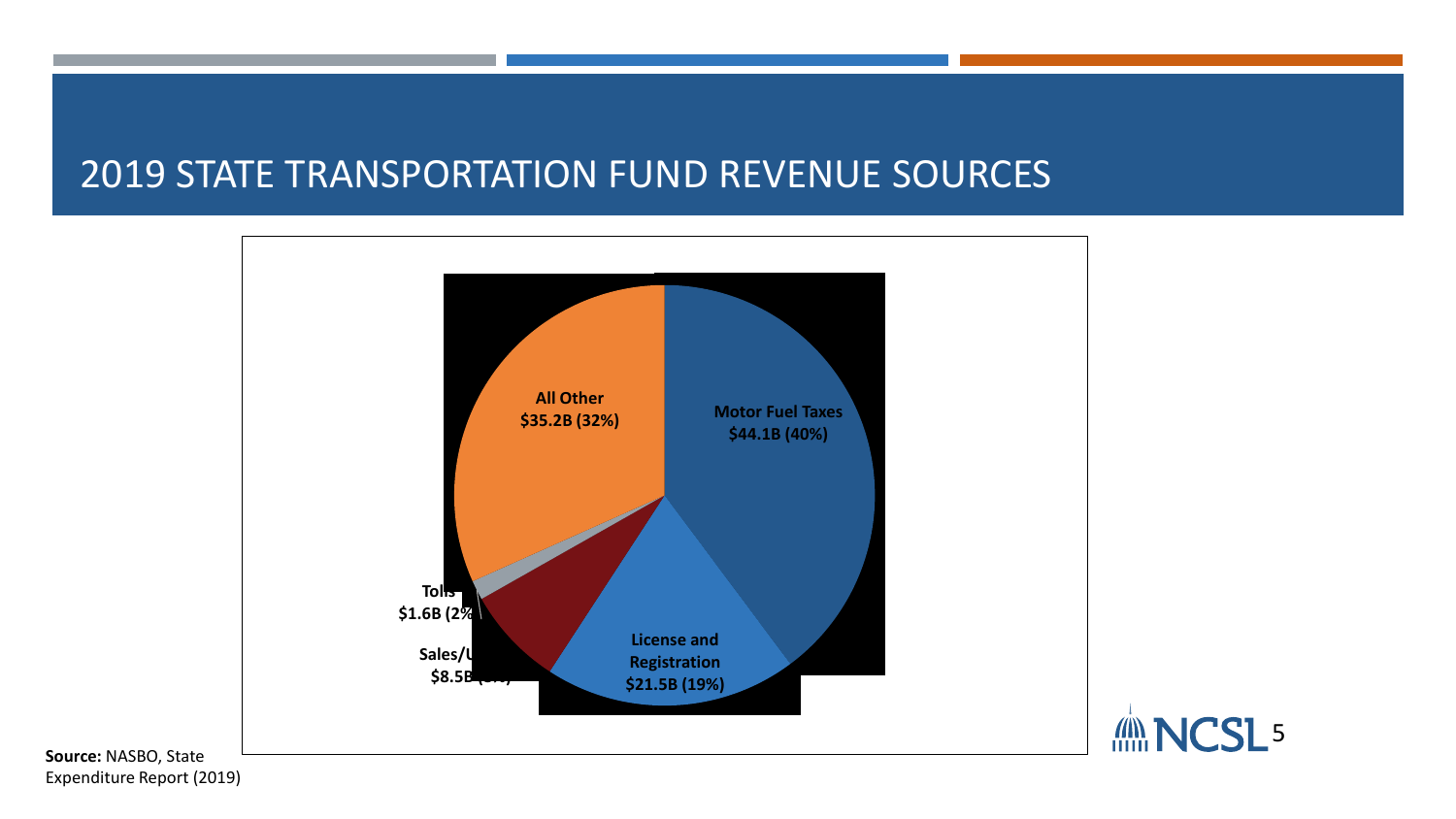## **TOPICS**

# Gas Tax

- Traditional and Alternative Vehicle Registration Fees
- Road Usage Charges
- **Tolling**
- Transportation Network Company Fees

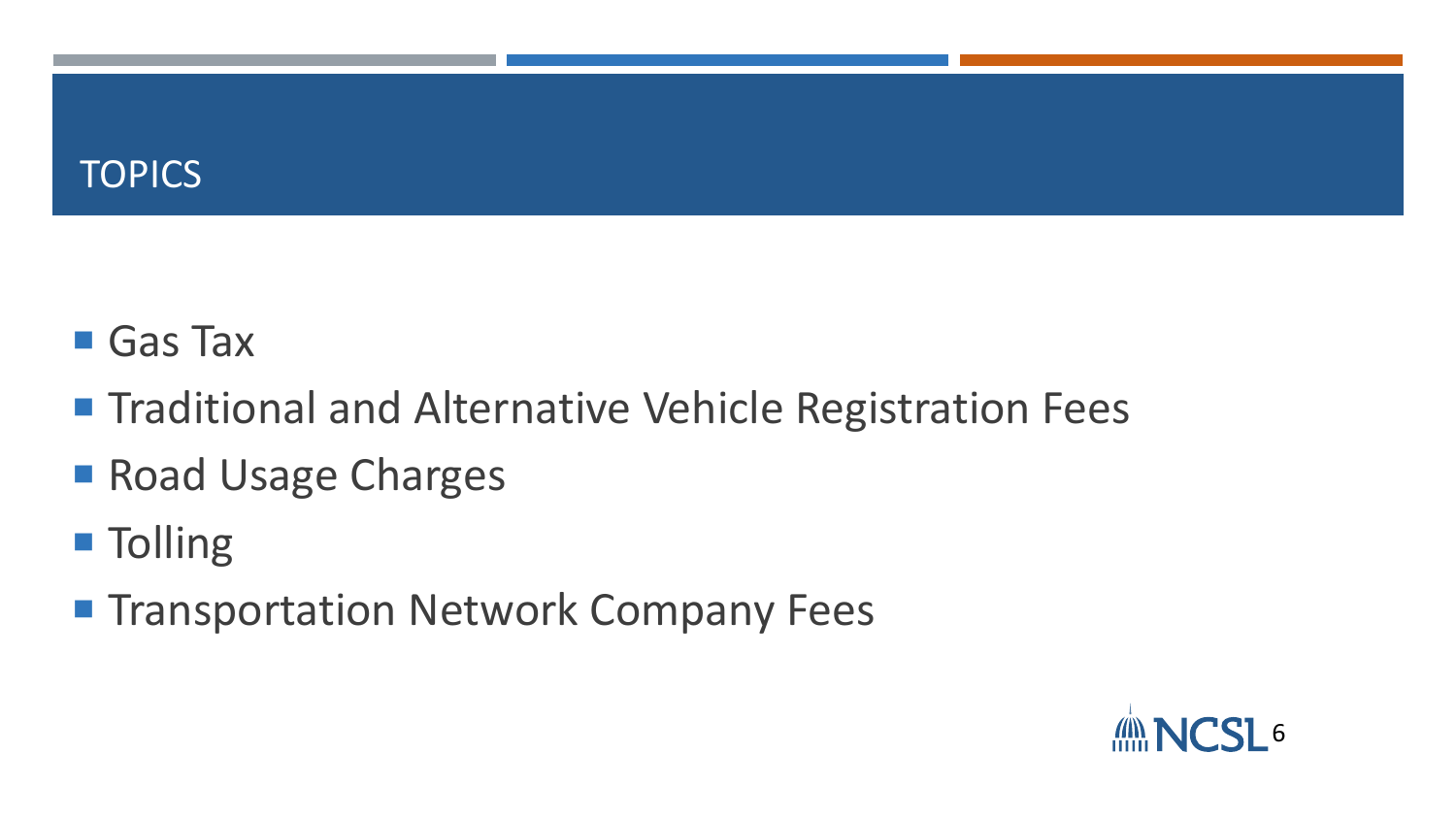#### GAS TAX

#### ■ State Actions

- Since 2013, 30 states & D.C. have increased their gas tax
- 22 states & D.C. have indexed or variable-rate gas taxes

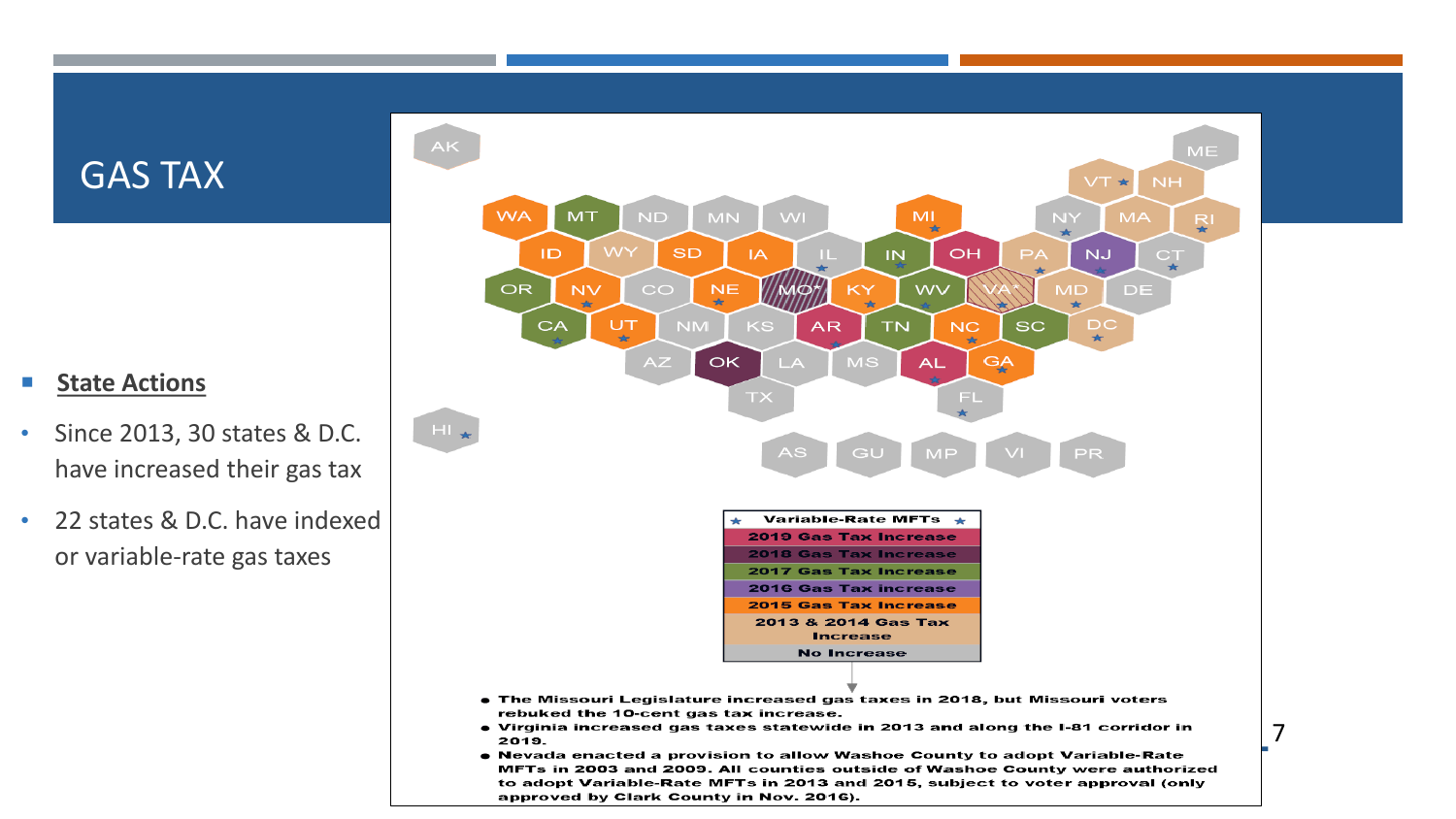## 2019 STATE LEGISLATION ON GAS TAXES

| <b>State</b>               | <b>Gas Tax Increase</b>                               | <b>Description</b>                                                                                                                                                                                                                                                                                                                                                          |
|----------------------------|-------------------------------------------------------|-----------------------------------------------------------------------------------------------------------------------------------------------------------------------------------------------------------------------------------------------------------------------------------------------------------------------------------------------------------------------------|
| Alabama<br>HB <sub>2</sub> | <b>10 CPG</b><br>(over 3 years)                       | $\geq$ 10/1/23: Fuel tax indexed to the National Highway Construction Cost every other year<br>$\triangleright$ 7/1/23: License tax and registration fee will increase by \$3 every fourth year                                                                                                                                                                             |
| Arkansas<br><b>SB 336</b>  | 3 CPG<br>(6 CPG diesel)                               | $\triangleright$ This tax is in addition to existing taxes on gasoline and diesel fuel, and will be calculated annually<br>based on wholesale price of fuels for the previous year                                                                                                                                                                                          |
| <b>Illinois</b><br>SB 1939 | <b>19 CPG</b>                                         | $\geq$ 2020: Annually adjusted to changes in CPI<br>$\triangleright$ Certain counties can now raise existing local gas taxes<br>Lake and Will counties can now implement their own local gas taxes of up to 8 CPG<br>➤                                                                                                                                                      |
| Ohio<br><b>HB 62</b>       | 10.5 CPG<br>$(19 \, \text{CPG} \text{ diesel})$       | $\triangleright$ Gas and diesel taxes will rise to 38.5 CPG and 47 CPG respectively                                                                                                                                                                                                                                                                                         |
| Virginia<br>SB 1716        | 7 CPG increase in<br>districts along I-81<br>corridor | Establishes an Interstate 81 Committee to prioritize and recommend improvements<br>➤<br>Raises gas prices by approximately 7 CPG<br>$\triangleright$<br>Local 2.1 percent tax on the average wholesale price of fuel along the I-81 corridor<br>Beginning July 1, 2021, the diesel tax will increase to 2.03 percent of the statewide average<br>wholesale price per gallon |

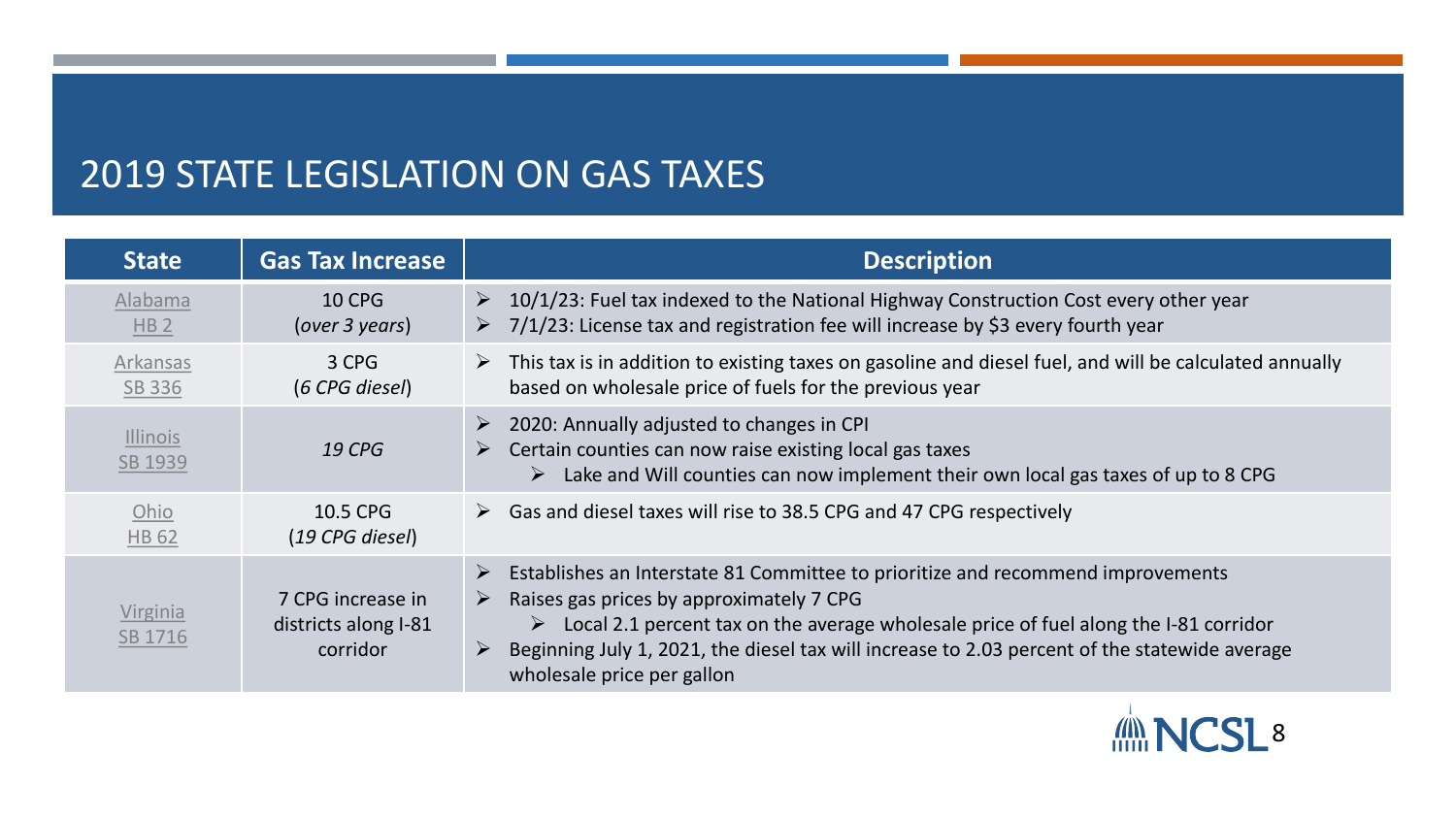## GAS TAX REFINEMENTS



## ■ Virginia HB 2313 (2013)

- Repealed CPG structure
- Created 3.5% wholesale tax
- Dedicates an additional .175% of sales tax to transportation (total of .675%)
- **Implements additional fees and sales taxes in urban centers and keeps those revenues in urban counties**



## Georgia HB 170 (2015)

- Removes sales tax on fuels and converts to an excise tax only.
- 7.5 CPG and 4% sales taxes  $\rightarrow$  26 CPG tax
- Ties MFT to inflation (CPI) and **statewide vehicle fuel economy**
- New fees on heavy trucks and aviation fuel
- **\$5 per night fee on hotel and motel rooms for transportation**

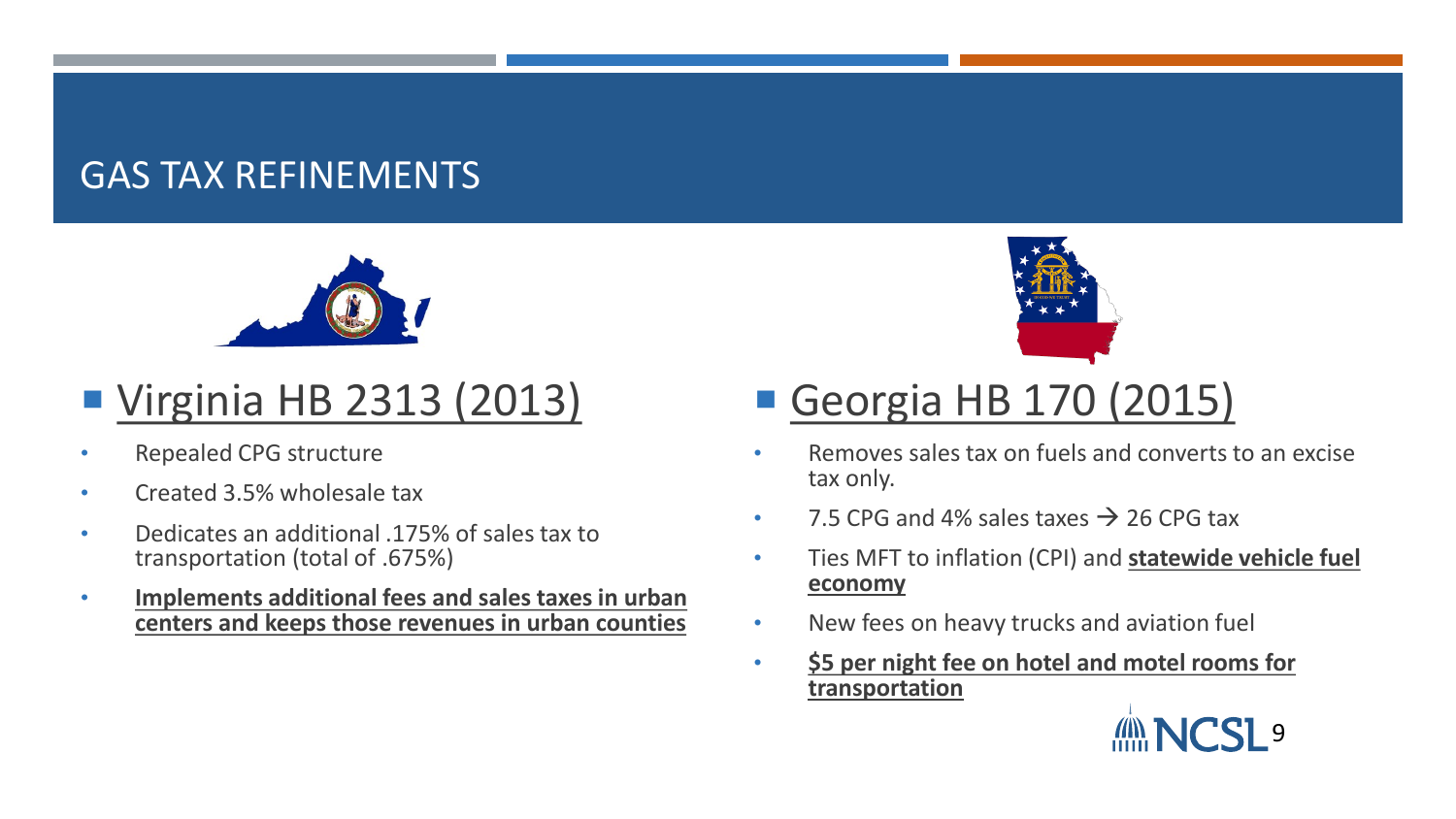## INDEXED VEHICLE REGISTRATION FEES



## ■ Oregon HB 2017 (2017)

- Implemented a tiered registration fee based on **vehicle MPG**
- 83% higher fee for 40 MPG vehicle compared to a 19 MPG vehicle



## ■ California SB 1 (2017)

- Created a Transportation Improvement Fee ranging from \$25 to \$175 based on vehicle value
- Indexed a portion of their vehicle registration fees to the consumer price index
- Also included indexing provisions for all of the impacted taxes and fees (including the motor fuels tax and a new special registration fee on electric vehicles)

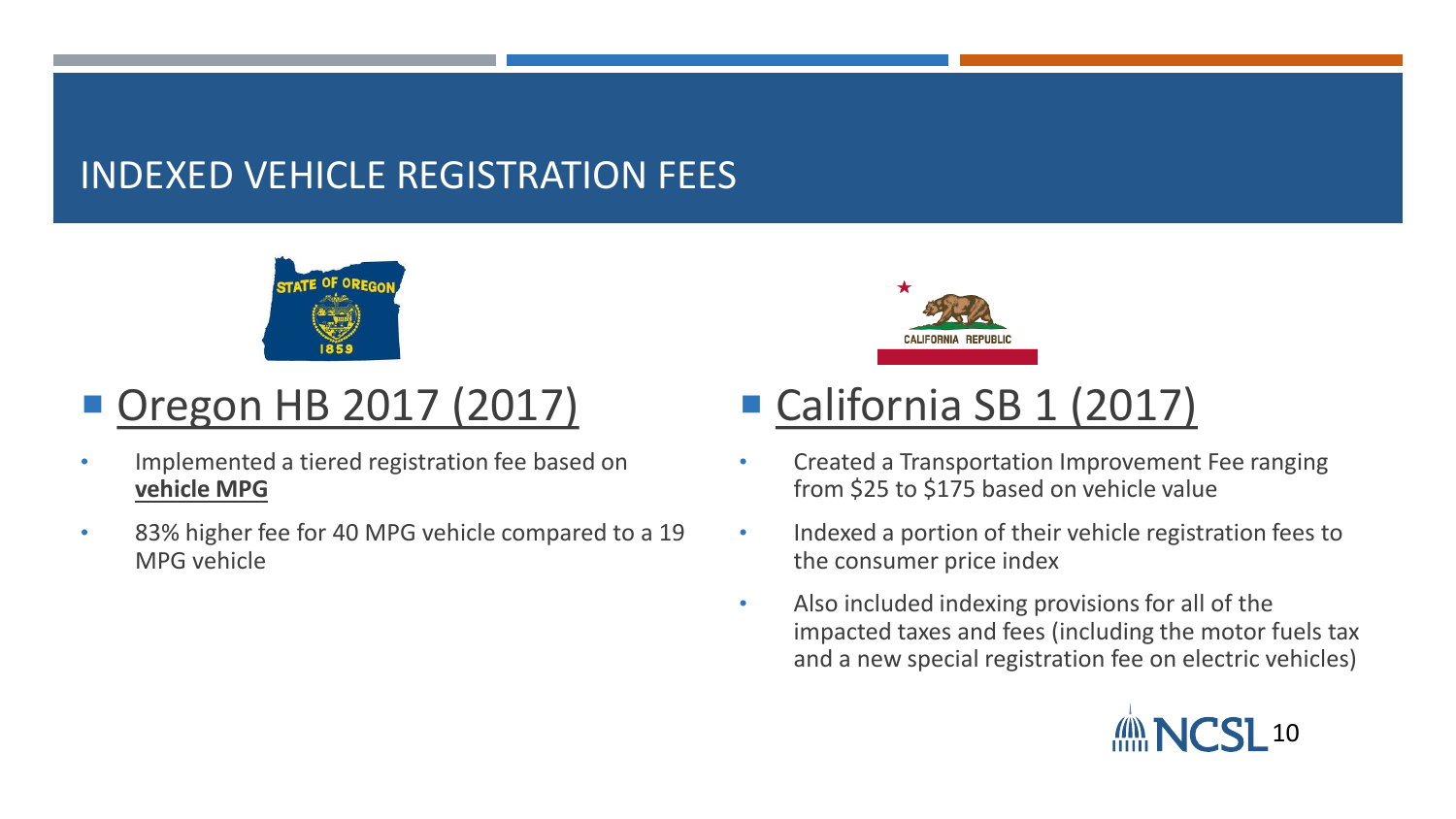#### ELECTRIC AND HYBRID VEHICLE FEES

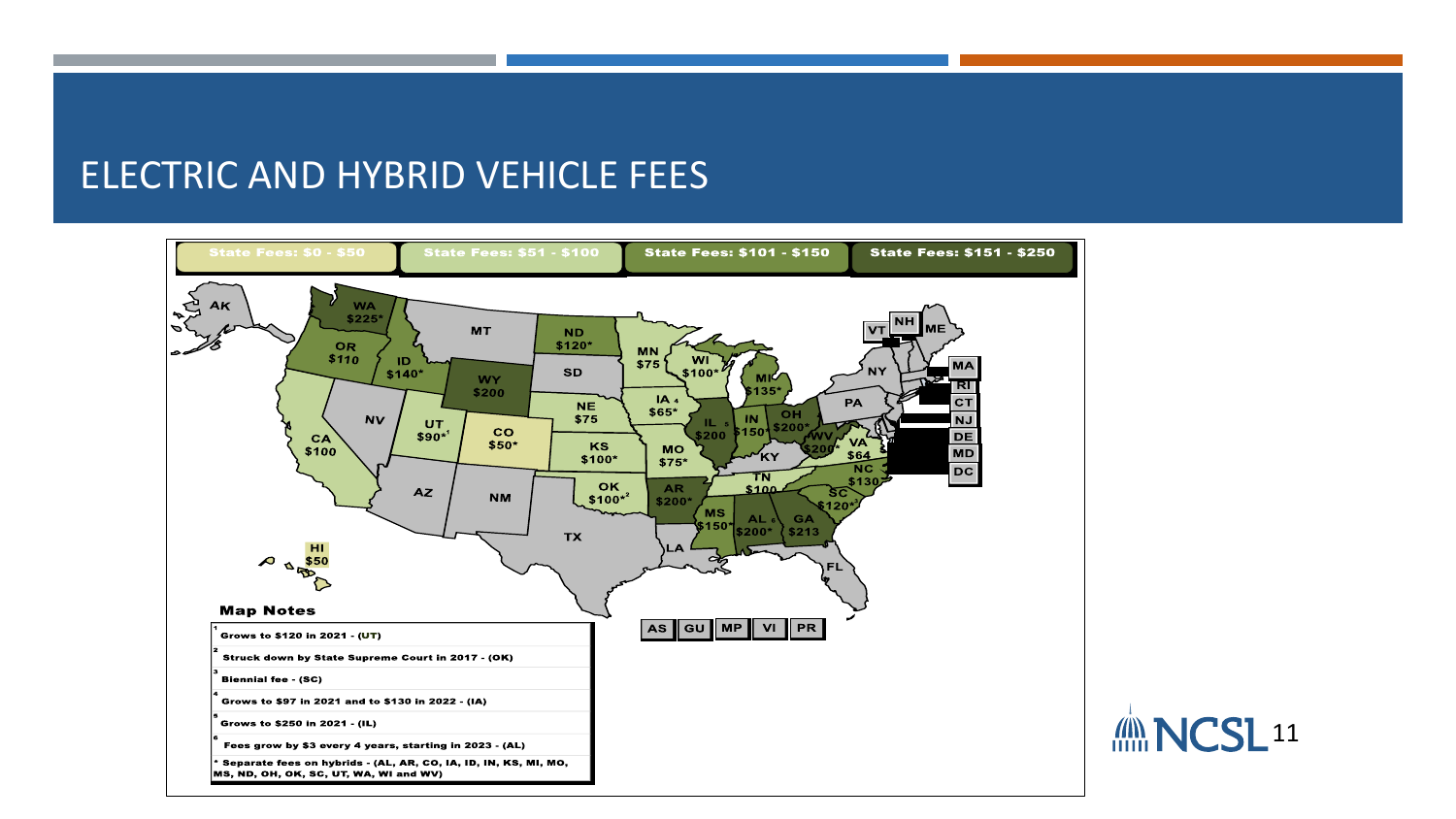### 2019 TRANSPORTATION BALLOT MEASURES

- On November 5, 2019, voters in 3 states considered statewide measures related to transportation funding.
	- **Colorado (Didn't Pass):** [Proposition CC](https://www.sos.state.co.us/pubs/elections/Initiatives/ballot/Statements/2019/HB19-1257RetainingRevenue.pdf) would have allowed the state to retain excess revenues, with 1/3 of such revenues dedicated to transportation.
	- **Maine (Passed):** \$105 million [bonding measure.](http://www.mainelegislature.org/legis/bills/getPDF.asp?paper=SP0634&item=2&snum=129)
	- Washington (Passed): [Initiative 976](https://sos.wa.gov/_assets/elections/initiatives/finaltext_1519.pdf) caps vehicle registration fees at \$30 and eliminates the .3% sales tax on vehicle purchases.
		- Does not affect the \$75 electric vehicle fee enacted in 2019.
		- On November 27, a [preliminary injunction](https://www.governor.wa.gov/sites/default/files/GARFIELD%20COUNTY%20TRANSPORTATION%20AUTHORITY%20ET%20AL%20VS%20STATE%20OF%20WASHINGTON%2C%2019-2-30171-6%20SEA.pdf?utm_medium=email&utm_source=govdelivery) was issued and upheld by the State Supreme Court to prevent Initiative 976's implementation.